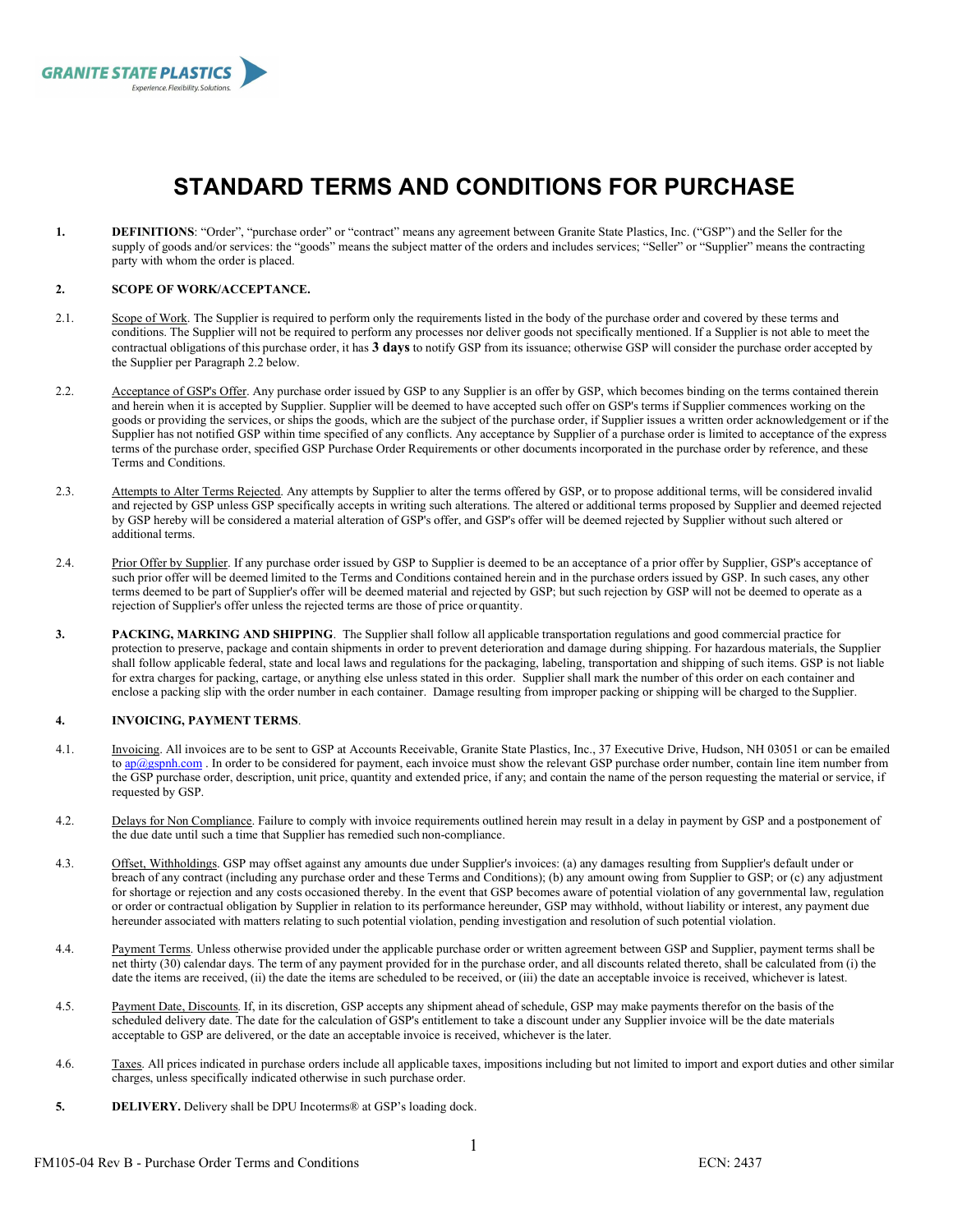

- 5.1. Supplier will deliver acceptable goods and services in strict conformity with any delivery schedule set forth in any purchase order, subject to any delays as a result of any force majeure. Supplier will bear the cost of any normal (except to the extent explicitly specified otherwise under the relevant purchase order) or extraordinary (in any case) shipping charges necessary to meet the delivery schedule specified in any purchase order.
- 5.2. The purchase order delivery schedule and quantities are to be strictly adhered to. Supplier will not deliver any goods or render any services in advance of the schedule specified in the relevant purchase order, and will not order materials or services necessary for delivery of goods or rendering of services to GSP in advance of Supplier's normal and reasonable order requirements. Any goods delivered to GSP in advance of schedule may be returned by GSP to Supplier at Supplier's cost, or will be stored by GSP at Supplier's cost. Any deviation from the delivery schedule and/or delivery quantities may result in the complete or partial return of the delivered product. Further, any delivery containing less than the scheduled delivery quantity may have payment withheld until the balance of the parts are delivered.
- 5.3. At GSP's option and sole discretion, should Supplier fail to deliver any goods ordered under a purchase order by GSP within the delivery date for reasons other than those set forth in section of these Terms and Conditions titled "Force Majeure", in consideration of the difficulties in calculating the damages which any such delay would cause to GSP, Supplier shall pay to GSP, as liquidated damages, a sum equal to one-half percent of the price of the delayed goods for each complete day of delay or, if greater, any amount of liquidated damages GSP owes to its customer as a result of Supplier's failure to timely deliver. The total amount to be paid by the Supplier to GSP as liquidated damages shall not exceed twenty percent of the price of the delayed good(s).
- 5.4. Risk of Loss. Risk of loss with respect to the goods hereunder shall not pass to GSP until delivery of the goods to GSP's facility.
- 5.5. Title. Unless otherwise agreed to in writing by GSP, title with respect to the goods hereunder shall not pass to GSP until delivery of the goods to GSP's facility.
- 5.6. Right to Possession. GSP has the right to possession of all goods at all times from the time the goods are identified to a purchase order whether or not Supplier is in default subject to GSP's obligation to pay for the goods upon obtaining possession.

## 6. INSPECTIONS

- 6.1. Right to Inspect. All goods and services ordered by GSP pursuant to any purchase order are subject to inspection before or after receipt by GSP, notwithstanding the earlier passing of title to GSP, any prior payment by GSP, or any prior inspection of any type. GSP's inspection may, in its sole discretion, include physical, visual and/or mechanical review, as well as any documentation necessary to substantiate the meeting of quality requirements or specific requirements set forth in the purchase order.
- 6.2. Correction, Rejection. If any goods and services are in GSP's reasonable business judgment defective in material or workmanship or not in conformity with the drawings, specifications, samples or other requirements of the relevant purchase order, GSP shall notify Supplier. If Supplier fails to correct the defect or non-conformity within a timeframe appropriate to support GSP manufacturing needs after such notice or is unable to timely correct the defect or nonconformity (as solely determined by GSP), GSP may, in addition to any other rights under the purchase order, these Terms and Conditions or otherwise, correct or have corrected the defect or nonconformity at Supplier's expense. Rejected goods may be returned by GSP to Supplier at Supplier's risk and expense, including without limitation all costs (including GSP's personnel costs) of unpacking, examining, repacking and reshipping, and transportation of, such goods.
- 6.3. Right of Recovery. In addition to any other rights it may have under the relevant purchase order, these Terms and Conditions, or otherwise, GSP may recover any and all costs, expenses and damages paid, incurred or suffered as a result of or relating to holding, returning, replacing, correcting or rejecting defective or nonconforming goods or services to the extent that such costs, expenses or damages resulted from Supplier's action or inaction. GSP may, at its discretion, invoice or debit the Supplier's account in the amount of all such costs incurred.
- 6.4. On-site Inspection. Work performed under any GSP purchase order is subject to inspection at Supplier's plant by authorized representatives of GSP, during normal business hours upon reasonable prior notice to conduct inspections and tests of any finished or unfinished products subject to any GSP purchase order. Supplier will make available its facilities to accommodate the safety and reasonable convenience of such representatives. When reasonably requested upon reasonable prior notice, representatives of Supplier will accompany GSP, to GSP's customer's facilities for such inspection and testing, at no additional cost to GSP or GSP's customer.
- 6.5. No Waiver. The acceptance by GSP of any goods or services under any purchase order will not be deemed to limit or affect any warranty or right of indemnity granted by Supplier under such purchase order, these Terms and Conditions or otherwise.

#### 7. CHANGES

7.1. Changes and Adjustments. GSP may at any time, by written order (and without notice to sureties), make changes within the general scope of any purchase order in any one or more of the following: (i) drawings, designs, specifications or other technical documents; (ii) quantity, (iii) time and place of delivery; and (iv) delivery schedules. Without limiting the foregoing, GSP may at any time and from time to time modify its shipping, packing, and marking instructions or the invoicing instructions by delivery of a written confirmation thereof to Supplier. Supplier will implement any such changes; provided, that if any such change causes an increase or decrease in the cost of or time required for performance of any work under a purchase order, an appropriate adjustment in the price and/or delivery schedule will be agreed to by GSP and Supplier. Notwithstanding the foregoing, no adjustment to the benefit of Supplier will be made: (a) for any change to delivery schedule when delivery is rescheduled within three (3) months of the originally scheduled delivery date; or (b) for any change made necessary by reason of defects or nonconformities for which Supplier would be liable under the terms of the order and these Terms and Conditions or otherwise; or (c) for any change to delivery schedule if the amended delivery schedule is commensurate with any delivery schedule changes received by GSP from its customer. Any claim by Supplier for adjustment will be made in writing within twenty (20) days from the date the change was ordered by GSP, and will set forth the amount claimed and the reasons therefore. Upon prior written request and subject to GSP maintaining the confidentiality thereof, Supplier will make available the relevant portions of its books and records for GSP's examination to allow GSP, its authorized representatives and its customers to verify any claim for adjustment by Supplier. If GSP and Supplier are unable to agree upon an adjustment in the event of any change directed by GSP, the matter will be resolved in accordance with the dispute resolution procedures set forth in the section of these Terms and Conditions titled "Dispute Resolution." Pending resolution of any such adjustment, Supplier will diligently pursue the performance of the order as changed. Notwithstanding the above, if GSP enters into an agreement with GSP's end customer, which provides for no cost increase as a result of changes to delivery or work schedule, this same provision will apply to any purchase order(s) issued hereunder to the Supplier.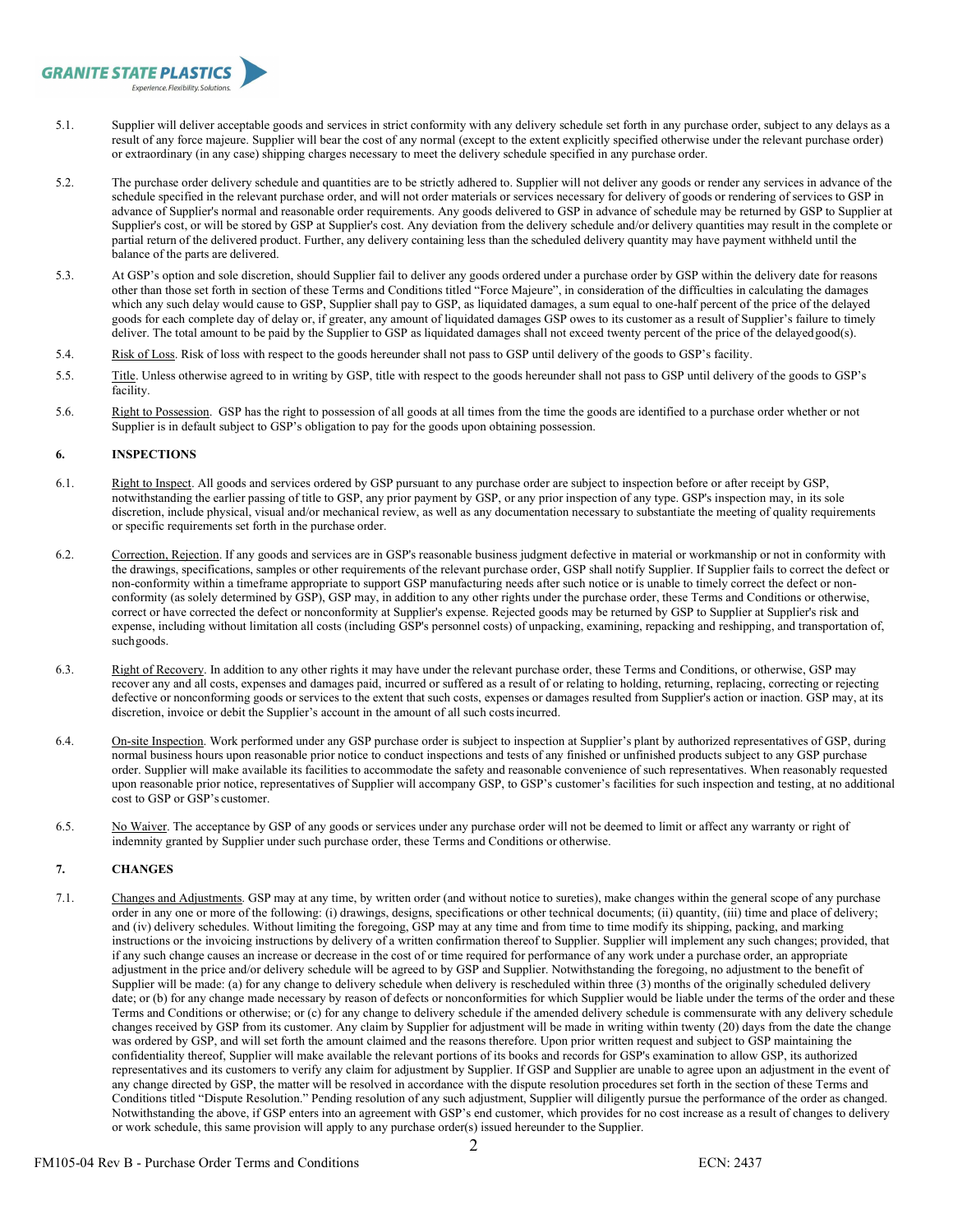

7.2. Changes to Goods. GSP must be notified sixty (60) days in advance of any proposed changes Supplier intends to make to or in the goods that will affect the ability of the ordered goods to meet the specified purchase requirements, including, but not limited to, any changes to: (i) the drawings, design, specifications, formulation, or other technical aspects of the goods; (ii) the quantity of the ordered goods; (iii) the time and place of delivery, including delivery schedules; and (iv) and the availability of the ordered goods.

Supplier also shall notify GSP prior to making any change that may affect conformance to defined requirements, product quality, or a regulatory filing. The Supplier's change control activities shall be planned and documented to assure compliance of products to requirements. GSP may require the Supplier to make its evaluation data and conclusions available.

At a minimum, the Supplier shall:

- Ensure that personnel executing the change are qualified
- Evaluate all changes for product or process risk (including efficacy and safety)
- Document and communicate changes to GSP in writing prior to execution
- Obtain GSP approval, in writing prior to implementation

The Supplier should notify GSP of changes, including but not limited to: raw materials and starting materials and their suppliers; establishment location changes; loss or obtaining ISO certification, manufacturing processes; testing procedures: major manufacturing equipment: shipping methods; lot numbering scheme. The following events may initiate changes and should therefore be communicated: investigations into manufacturing deviations and out-ofspecification results; new or revised product claims; stability studies; process capability analysis and trending; process improvement projects; customer complaints, recalls, or adverse event reports.

- 7.3. Pricing Considerations. Intended price increases shall be preceded with a written notification, sixty days in advance of the increase. Included with the notification shall be the justification for same. The parties shall negotiate in good faith as to the appropriateness and timing of any price increase.
- 7.4. Authority to Order Changes. Changes may be authorized or ordered by GSP only in writing issued by an authorized representative of GSP's Purchasing Department, which expressly states that it constitutes a change to a specified purchase order.
- 8. SUSPENSION OF WORK. GSP may, at any time, by written stop-work order to Supplier, require Supplier to stop all, or any part, of the work called for by a purchase order for a period of 90 days after the order is delivered to Supplier, or longer in the event of a design change or if GSP receives a stop-work order from its customer, and for any further period to which the parties may agree. Upon receipt of the order, Supplier will immediately take all reasonable steps to minimize the incurrence of costs allocable to the work covered by the order during the period of work stoppage. Within the indicated 90- day or other longer period, GSP will: (i) cancel the stop-work order, (ii) let such stop-work order expire, or (iii) terminate the work covered by the stop-work order. Upon cancellation or expiration of a stop work order, the Supplier shall immediately resume work under the affected purchase order. If a stop work order is cancelled or allowed to expire, and the suspension effected thereby has a material effect on Supplier's costs or ability to meet the purchase order's delivery schedule, GSP will, at its sole discretion, make an adjustment in the delivery schedule or purchase price (but with no increase in profit allowed), or both, and the purchase order will be modified accordingly, but only if requested by Supplier in writing within thirty (30) days after the suspension ends.
- 9. WARRANTIES. Supplier warrants to GSP that all goods and services furnished to GSP will conform to applicable specifications, instructions, drawings, blueprints, data, samples and any other written descriptions, will be of good material and workmanship and free from defects, including defects in design where design is Supplier's responsibility, and will be free from all liens and encumbrances, and will be new, merchantable and fit for the purpose intended. All warranties will survive inspection, test and acceptance of and payment for the relevant goods and services. This warranty shall be for a period of twenty four (24) months, unless a different term is stated in prevailing contract documents.
- 9.1. This warranty shall run to GSP and its successors, assigns and customers. This warranty shall begin after GSP's final acceptance. GSP may, at its option, either (i) return for credit or refund, or (ii) require prompt correction or replacement of the defective or non-conforming goods. Supplier will bear all costs associated with return to Supplier of defective or non-conforming goods and redelivery to GSP and its customers of corrected or replaced goods, all of which shall be at Supplier's expense. Supplier shall be liable for all costs of inspecting, assessing, gaining physical access to, and removal and reinstallation of any installed non-conforming goods or services or adjoining goods at GSP or GSP's customer. GSP may, at its discretion, invoice or debit the Seller's account in the amount of the warranty costs incurred.
- 9.2. Deliveries of corrected or replaced goods or services shall be accomplished promptly and shall be accompanied by written notice specifying that such goods or services are corrected, repaired or replaced. GSP's remedies with respect to this warranty shall not be limited, restricted or disclaimed in whole or part by any other terms or conditions.
- 9.3. Goods required to be corrected or replaced shall be subject to further inspection in the same manner and to the same extent as goods originally delivered under this contract, but only as to the corrected or replaced part or parts thereof. Even if the parties disagree about the existence of a breach of this warranty, Supplier shall promptly comply with GSP's direction to (i) repair, rework or replace the goods or (ii) furnish any materials or parts and installation instructions required to successfully correct the defect or nonconformance.
- 10. PROPRIETARY INFORMATION. Supplier will maintain the confidentiality of all information furnished by GSP as confidential and will not disclose any such information to any other person, or use such information for any purpose other than performing under the purchase order to which it relates. The preceding sentence applies, without limitation, to designs, inventions, materials, models, processes, drawings, specifications, data, reports and other technical or business information and the features of all parts, equipment, tools, gauges, patterns and processes disclosed to Supplier by GSP; and, to information supplied in electronic form, including CAD/CAM and computer aided engineering data. Supplier will not sell any such information, and will not deface or otherwise render unsuitable for use any such information of which Supplier disposes. Upon fulfillment or termination of any purchase order, and as otherwise directed by GSP, Supplier will at its own expense, subject to the specific instructions of GSP, either dispose of all information supplied by GSP or return such information to GSP. The foregoing obligations are in addition to and not as a replacement for any obligations under any nondisclosure agreements in place between the parties.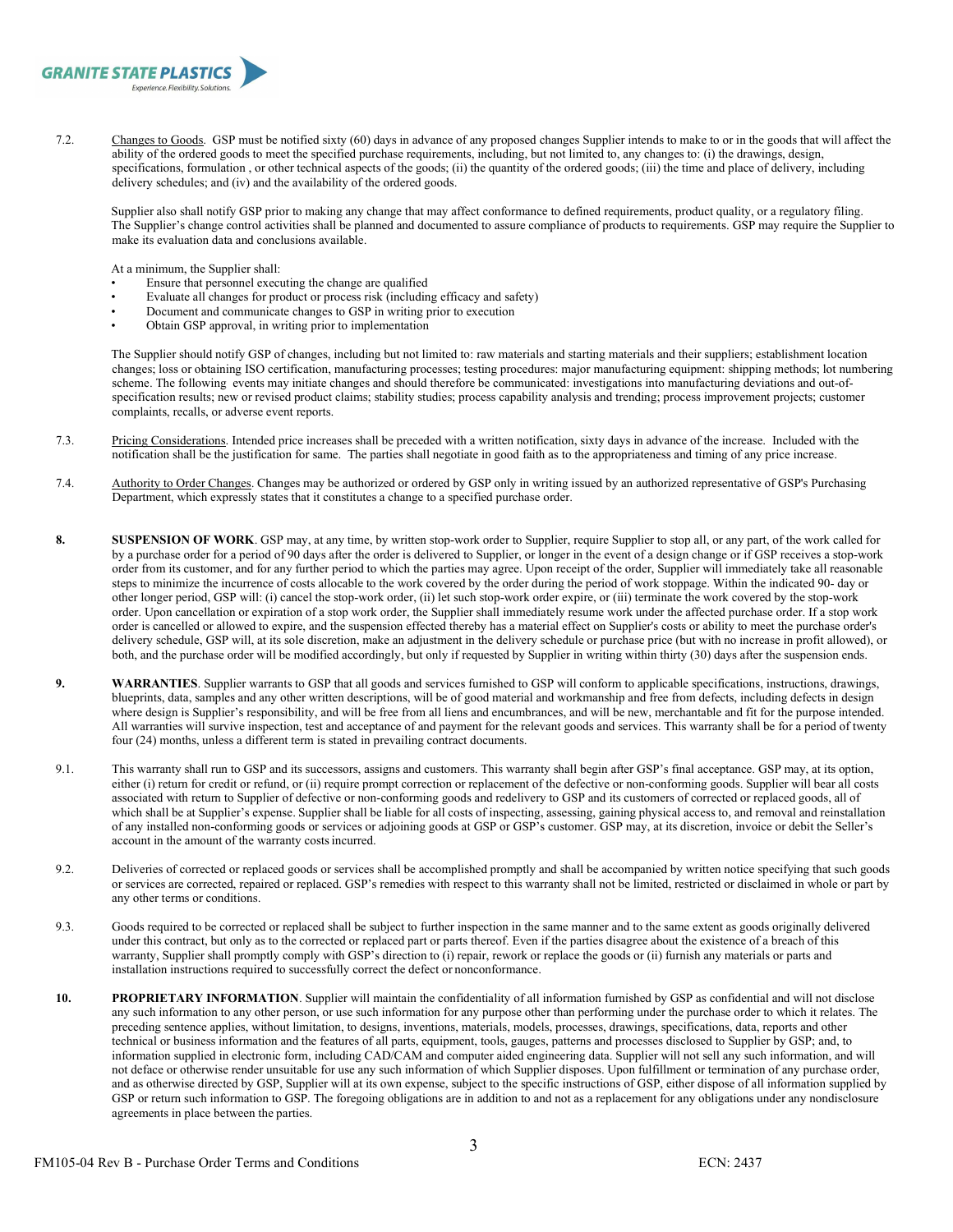

## 11. INTELLECTUAL PROPERTY RIGHTS

- 11.1. All intellectual property rights (including without limitation patents, copyrights, trade dress, and trademarks) in any and all specifications, designs, drawings, notes, data, documentation, information and other intellectual property that: (i) are supplied by or on behalf of GSP to the Supplier; and/or (ii) arise from the performance of work in pursuance of a purchase order; and/or (iii) are included in the goods or services supplied by Supplier under any purchase order, shall (in the case of (i) above) remain the property of GSP and (in the case of (ii) and (iii) above) be considered as a work for hire and be deemed to be the property of GSP, and the Supplier shall promptly take all necessary steps and do all necessary acts (at Supplier's sole expense) to vest such intellectual property rights in GSP. Supplier assigns all rights, title and interest to any such intellectual property to GSP including all rights to registration, publication, rights to create derivative works and all other rights that are incident to ownership. In the event that any court holds such creative works not to be works for hire, Supplier agrees to assign such intellectual property rights to GSP at GSP's request in consideration of the price paid for goods or services hereunder.
- 11.2. Such intellectual property and intellectual property rights shall not be used by Supplier except to the extent required for the purposes of the purchase order, nor copied or communicated by Supplier to any other party, without the prior express written consent of GSP.
- 11.3. All such specifications, designs, drawings, notes, data, documentation, information and other intellectual property referred to above shall be returned/provided (together with all copies thereof) to GSP immediately upon request or in any event on completion or termination of the purchase order.
- 11.4. The Supplier represents and warrants that the purchase, use, sale and/or other exercise of the goods or services by GSP and/or its customers will not infringe any intellectual property right(s), including without limitation any patent, trade dress, copyright, or trademark, in each case whether registered or unregistered, in existence or pending anywhere in the world at the date of delivery of the goods or services supplied.
- 12. INDEMNIFICATION. Supplier will defend, indemnify and hold harmless GSP and its affiliates, and their officers, agents, employees, successors and assigns, against any claims, loss, damage or expense, including, without limitation, payment of direct, special, incidental and consequential damages, and expenses of defending claims including attorneys' fees, arising out of or relating to Supplier's breach of obligations under any purchase order, these Terms and Conditions, or negligence or willful misconduct with respect to performance of the order. This duty to defend, indemnify and hold harmless extends to any suit, claims, judgment or demand which arises out of or in connection with Supplier's performance or nonperformance of any purchase order placed by GSP, out of or in connection with Supplier's breach of warranty, out of any defect in the goods or services whenever discovered, out of any patent infringement or misappropriation of trade secrets by Supplier (other than pursuant to specifications or instructions provided by GSP) or failure of Supplier to pay royalties, or any other breach of Supplier's obligations hereunder whether such claims or suit is based upon contract, warranty, strict liability in tort, negligence, or other legal theory, and also extends not only to third-party claims but also to any loss suffered by GSP.
- 13. INSURANCE. Supplier will, at all times, maintain with reputable insurance companies, insurance in the minimum amount of \$2 million per claim, for property damage, cyber, bodily injury, product liability, product recall, contractual liability, and professional liability or errors and omissions if Supplier is providing advisory or consulting services. At GSP's request, Supplier will name GSP as an additional insured under such policies, and will provide to GSP a certificate of such insurance providing for 30 days prior written notice to GSP of cancellation or material change. Supplier will maintain workers' compensation insurance sufficient to cover all of its general and special employees engaged in work pursuant to any GSP purchase order and insurance against liability for personal injury or death or destruction of or damage to property arising out of work in fulfillment of any GSP purchase order, and will provide prompt evidence to GSP of such coverage upon GSP's request.

#### 14. DEFAULT

- 14.1. Default. Time is of the essence in the purchase order. It is a default under any purchase order and these Terms and Conditions if Supplier: (i) refuses or fails to deliver any goods or perform any services within the time specified in such purchase order except as provided herein; (ii) fails to comply with any other provision of such purchase order or these Terms and Conditions; (iii) fails to make progress so as to endanger performance of such purchase order in accordance with its terms and these Terms and Conditions, or repudiates such purchase order; or (iv) suspends its business or become insolvent or subject to any law relating to bankruptcy, insolvency or relief from creditors, or takes any action in anticipation thereof.
- 14.2. Termination for Default. In the event of any default by Supplier under any purchase order or these Terms and Conditions, GSP may terminate such purchase order (and all related purchase orders), with no liability owed to Supplier whatsoever, other than for payment of invoices already delivered to GSP which remain unpaid, less any setoff for damages suffered by GSP as a result of Supplier's default. In the event of any such termination for default, Supplier will be liable to GSP for any and all damages resulting from Supplier's default. If GSP terminates any purchase order for default in whole or in part, it may acquire, under commercially reasonable terms supplies or services similar to those terminated, in which case Supplier will be liable for any excess costs for those goods or services. Upon a termination in part, Supplier will continue any work not terminated. If, after termination, it is determined that the Supplier was not in default, or that the default was excusable, the rights and obligations of the parties will be the same as if the termination had been issued for GSP's convenience under the section below titled "Termination for Convenience."
- 15. TERMINATION FOR CONVENIENCE. GSP may terminate any purchase order in whole or in part for any reason with thirty (30) days advance written notice.
- 15.1. The Supplier shall use its best efforts to mitigate the costs arising from such termination. In no case shall the amount payable by GSP for the terminated work exceed the price which would have been payable by GSP had the work been completed.
- 15.2. GSP may cancel any purchase order at any time without cost to GSP in the event that GSP's customer cancels a corresponding order to GSP.
- 16. LIMITATION OF LIABILITY. GSP shall not be liable to Supplier for manufacture or procurement of goods, materials, or components in advance of any agreed-to lead time in accordance with the latest purchase order delivery schedule. As a material term of this contract Supplier agrees that any manufacture or order of goods, materials, or components in advance of any agreed-to lead-time shall be solely at Supplier's risk and GSP assumes no liability for Supplier's manufacture or procurement in advance of any agreed-to lead-time.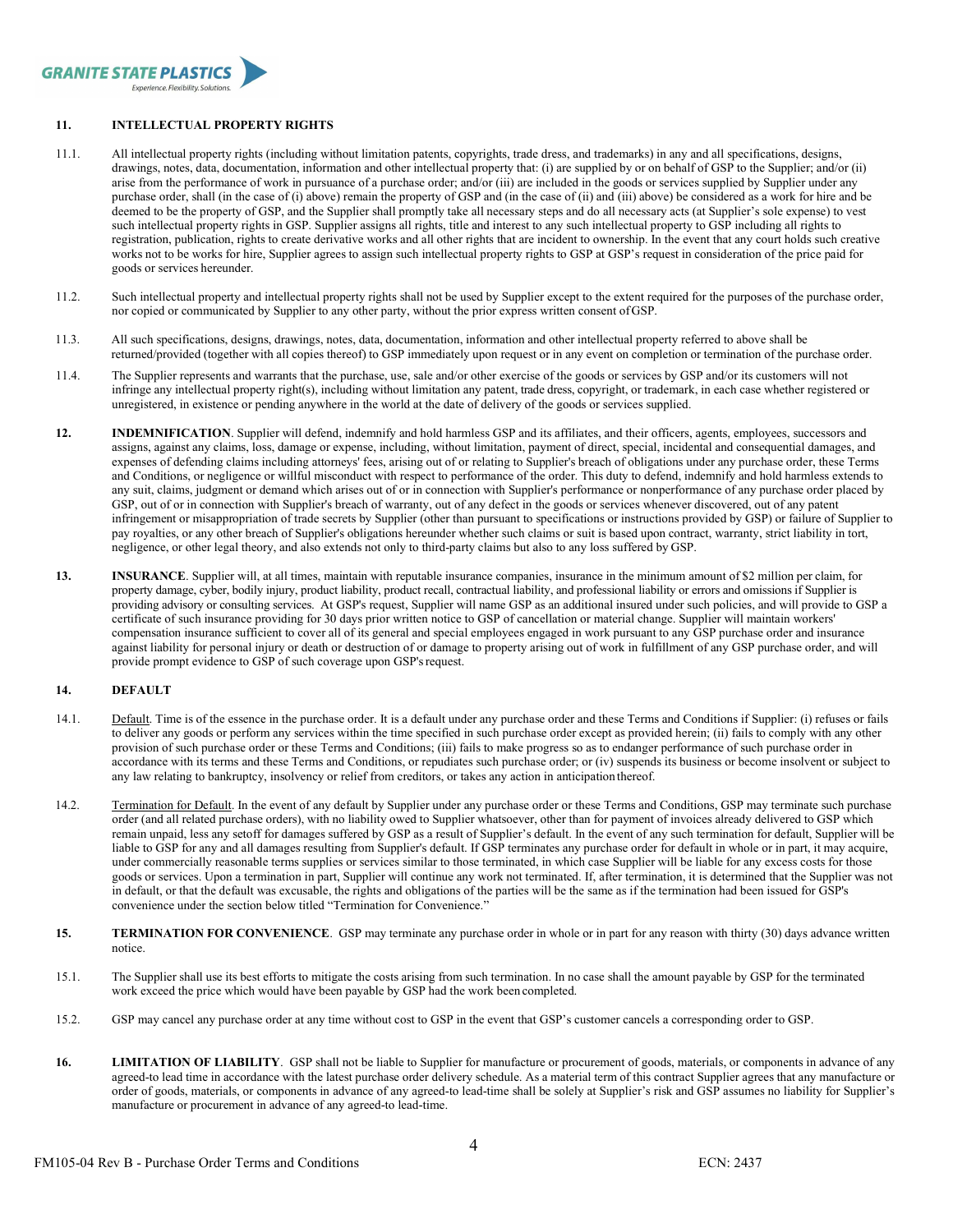

#### 16.1. UNDER NO CIRCUMSTANCES SHALL GSP BE LIABLE FOR CONSEQUENTIAL, INCIDENTAL, PUNITIVE, OR EXGSPLARY DAMAGES OR DAMAGES FOR LOST PROFIT, REVENUE, OR OPPORTUNITY, BUSINESS INTERRUPTION, AND/OR SIMILAR DAMAGES.

- 17. COMPLIANCE. Supplier represents and warrants that all of the goods and services provided by Supplier will comply, and will be manufactured and furnished by Supplier in compliance with, all applicable federal, state and local laws, regulations, orders and ordinances, including the Fair Labor Standards Act of 1938 (29 U.S. Code 201-219) and all other applicable laws relating to labor unions and human rights in the production of goods and its work-place.
- 18. HAZARDOUS SUBSTANCES AND MSDS. Supplier is required to provide a Material Safety Data Sheet (MSDS) if a good is hazardous as defined in OSHA 29 CFR 1910.1200. All MSDS will be provided to the appropriate GSP site as stated in the purchase order. This provision applies to all orders for chemical goods and raw stocks/substrates. Although this provision includes orders for hazardous materials and chemical substances, it is not restricted to such goods and may include items such as raw stocks, substrates, and resins.

#### 19. SECURITY FOR GSP INFORMATION STORED BY SUPPLIER

- 19.1. If Supplier receives and holds GSP Information on its information systems, Supplier shall maintain effective information security to ensure the secure storage and/or processing of GSP Information (as defined below) at Supplier's facility and to facilitate the exchange of information between GSP and Supplier. As used in this provision, "GSP Information" means (i) Proprietary Information (as defined in section 10, above) owned by GSP; (ii) information managed by GSP; (iii) information that GSP is obligated to manage and protect on behalf of others; and (iv) personally-identifiable information relating to an identified or identifiable employee of GSP or others that is protected by various privacy laws (current or future) as applicable throughout the world.
- 19.2. Supplier agrees to install and implement security hardware, software, procedures and policies that will provide reasonable and effective information security. Supplier agrees to update such hardware, software, procedures and policies as may be needed from time to time to utilize improved technology and to respond to more sophisticated security threats in order to maintain a level of security protection appropriate for the information involved and the current state of security solutions.
- 19.3. Supplier shall use reasonable efforts, as measured by the available technology at the time, to prevent anyone other than its authorized employees from accessing the GSP Information and assure that all GSP Information and applicable software is appropriately backed up and recoverable in the event of a disaster.
- 20. FORCE MAJEURE. Deliveries or acceptance will be subject to extension of time made necessary by reason of delays or disabilities directly affecting Supplier or GSP, respectively, occasioned by fires, floods or other catastrophes, wars, riots or embargo delays, pandemics, government allocations or priorities, unforeseeable government restrictions or controls, or unusually severe weather conditions, to the extent such delays and disabilities are beyond their reasonable control in spite of prudent precautions. Performance may be delayed only to the extent reasonably caused by such event, and upon prompt written notice of the event. If such delay continues for more than 90 days, GSP may terminate in accordance with section 15, above.
- 21. ASSIGNMENT AND SUBCONTRACTING. Neither a purchase order nor any interest in a purchase order may be assigned, in whole or in part, by the Supplier without prior written approval by GSP; a change of control of the Supplier shall be considered an assignment requiring prior written approval hereunder. Any such attempted assignment without consent shall be void and shall have no effect. Neither the entirety nor any part of any purchase order may be further subcontracted by the Supplier without the prior written approval by GSP.
- 22. WAIVER AND SEVERABILITY. The failure or delay of either party to insist on performance of any provision of these Terms and Conditions or any purchase order, or to exercise any right or remedy available under these Terms and Conditions or any purchase order, will not be construed as a waiver of that provision, right, or remedy in any later instance. Further, if any provision of these Terms and Conditions or any purchase order is or becomes void or unenforceable by operation of law, the remaining provisions shall be valid and enforceable.
- 23. DISPUTE RESOLUTION. In the event of any controversy, claim or dispute arising out of or relating to a purchase order (a "Dispute"), GSP and Supplier shall seek to resolve the matter amicably through mutual discussions to be initiated by written notice by the aggrieved party to the other party as promptly as possible after a Dispute arises and to be conducted diligently in good faith by bother GSP and Supplier. Such discussions may be conducted over the telephone, or at a meeting or meetings, held at the principal offices of GSP, or at such other location as the parties may agree.

If the parties fail to resolve any such Dispute by amicable arrangement and compromise within the thirty (30) day period immediately following the date of the notice initiating such discussions referred to in the paragraph above, either party may submit the Dispute for resolution by mediation. The mediation shall be conducted at the principal offices of GSP or at such other location as the parties may agree. The mediator shall be jointly selected by the parties. Mediation shall continue for at least thirty (30) days, unless the mediator chooses to withdraw sooner. Each party shall bear its own costs of the mediation effort, and the parties shall equally share the cost of the mediator.

If the Dispute cannot be resolved through mediation, either party may commence an action to resolve the Dispute in the courts of the State of New Hampshire in Hillsborough County, and the federal courts of such jurisdiction, and each of the parties irrevocably submits to the exclusive jurisdiction of such courts, waives any objection it may now or hereafter have as to venue or as to convenience of forum, and agrees that all claims in respect such Dispute be heard and determined only in such courts.

24. GOVERNING LAW. All GSP's purchase orders shall be governed by, interpreted, and enforced in accordance with the internal laws of the State of New Hampshire, including the provisions of New Hampshire's Uniform Commercial Code, but specifically excluding the provisions of the U.N. Convention on Contracts for the International Sale of Goods and without giving effect to its conflict of laws principles.